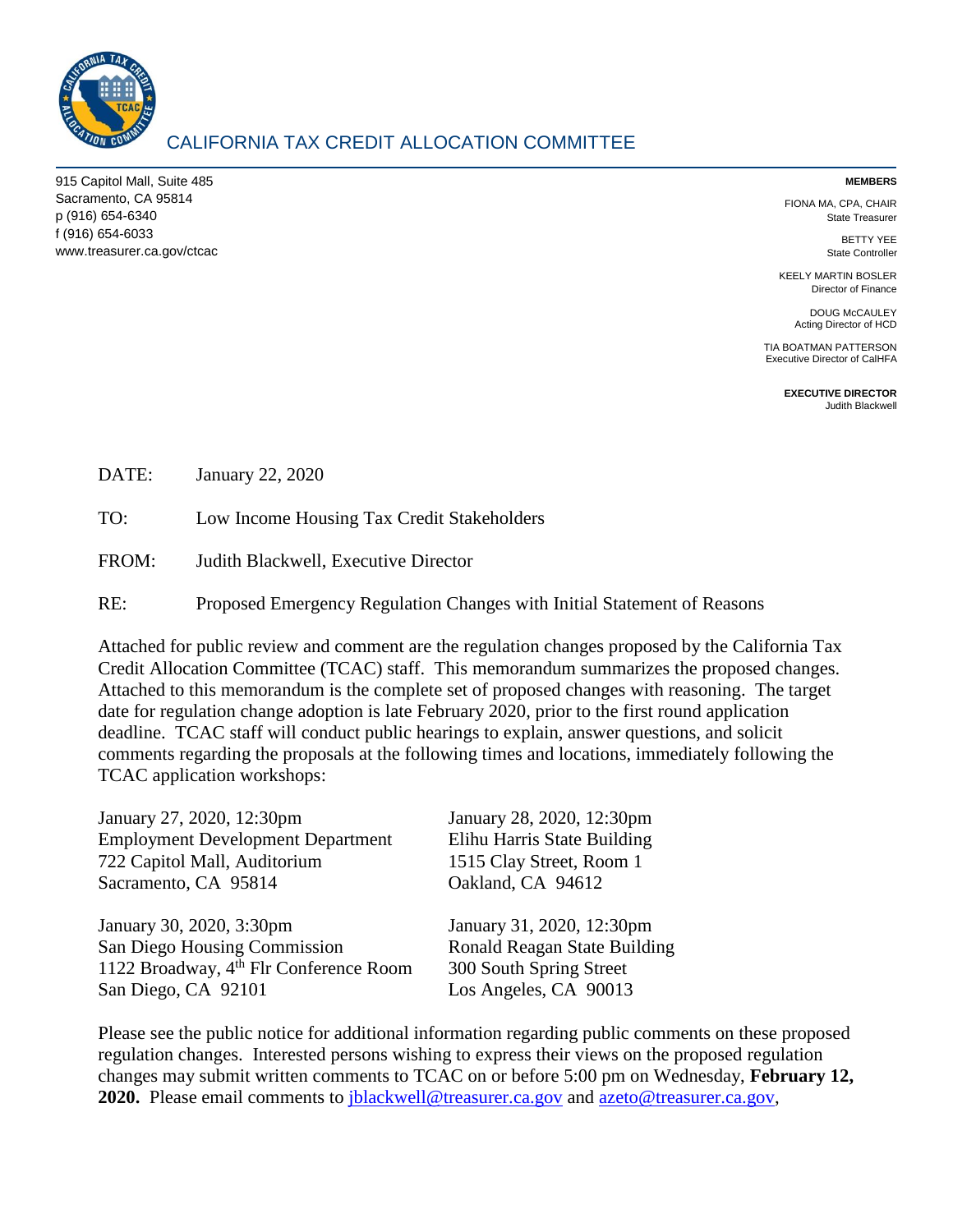preferably in a Microsoft Word document or in an electronic, rather than scanned pdf, format that allows for copying. While TCAC welcomes public comments, staff encourages commenters to be sparing and brief given the short timeframe for staff to turn around responses. If you agree with some changes and disagree with others, please remember to make both sets of comments so that TCAC has a record of both favorable and unfavorable reactions. In the interest of consistency, TCAC prefers that commenters either provide comment at the public hearing or submit written comments, as opposed to both. If you do, however, feel it is necessary to provide both, please provide consistent comments in both forums. Thank you.

\* \* \* \* \*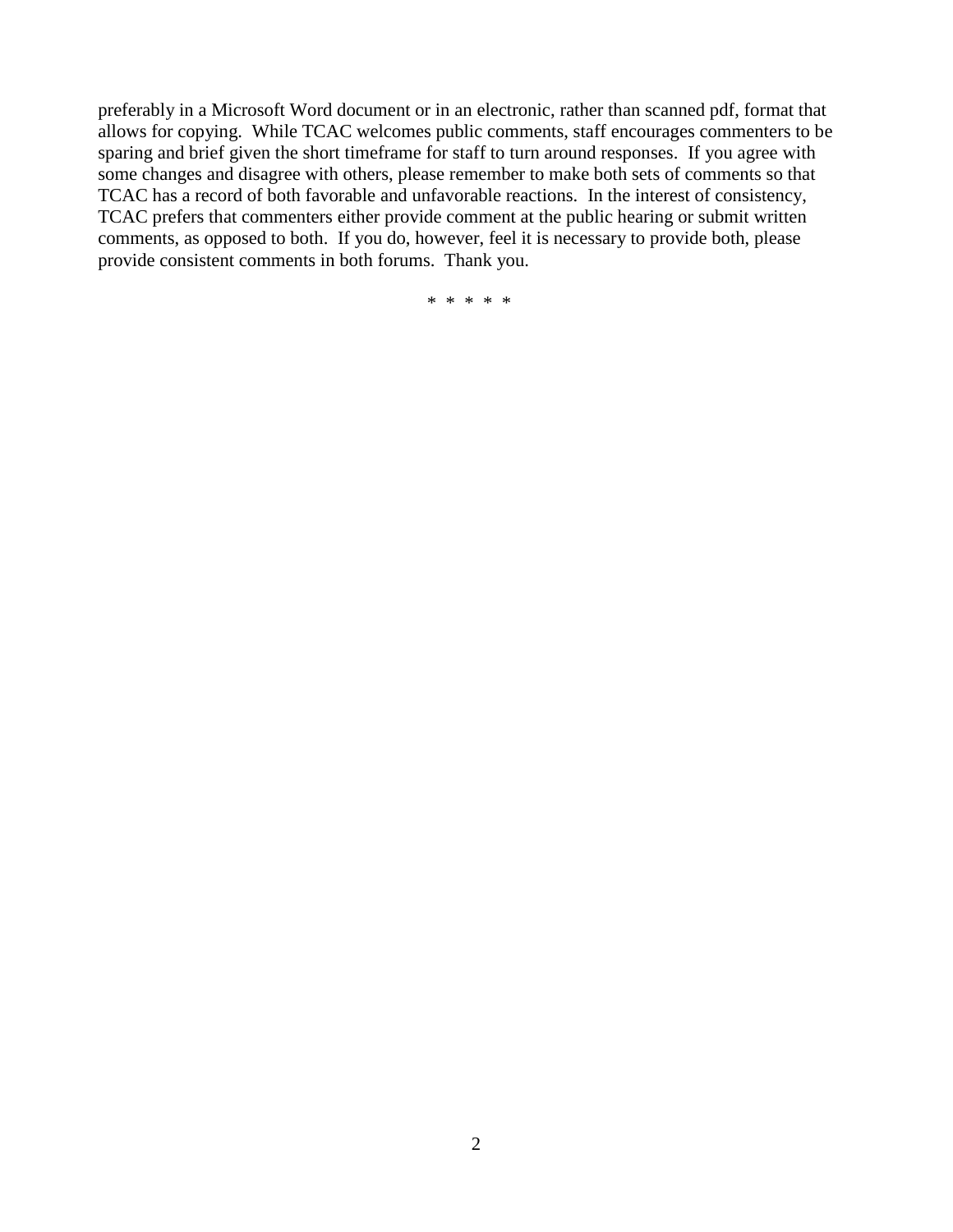### **Proposed Regulation Changes with Reasons January 22, 2020**

## **Section 10310(b)(1)**

- (b) Credit Ceiling available. The approximate amount of Tax Credits available in each reservation cycle shall be established by the Committee at a public meeting designated for that purpose, in accordance with the following provisions:
	- (1) Amount of Federal Tax Credits. The amount of Federal Tax Credits available for reservation in a reservation cycle shall be equal to the sum of:
		- (A) the per capita amount authorized by law for the year, plus or minus the unused, Federal Credit Ceiling balance from the preceding calendar year, multiplied by a percentage amount established by the Committee for said cycle;
		- $(B)$  the amount allocated, and available, under IRC Section  $42(h)(3)(D)$ as of the date that is thirty days following the application deadline for said cycle;
		- (C) the amount of Federal Credit Ceiling returned, and available, as of the date that is thirty days following the application deadline for said cycle; and,
		- (D) additional amounts of Federal Credit Ceiling, from the current or subsequent year, necessary to fully fund projects pursuant to the allocation procedures set forth in these regulations.

For calendar year 2020, the amount of the Federal Credit Ceiling established by the Further Consolidated Appropriations Act, 2020 shall be allocated pursuant to Section 10325(d)(1).

**Reason:** The Further Consolidated Appropriations Act, 2020 (FCAA) provided TCAC with additional 9% credits totaling the 2017 and 2018 9% federal credit allocated to projects in certain disaster areas, in recognition of the recent disasters occurring in California. The disaster areas defined in the FCAA are located in 13 of California's 58 counties: Butte, Lake, Los Angeles, Mendocino, Napa, Nevada, Orange, San Diego, Santa Barbara, Shasta, Sonoma, Ventura, and Yuba. These disasters have intensified the widespread housing crisis in California and created housing insecurity for thousands of Californians. To address this need, TCAC staff proposes to allocate these additional federal tax credits as stated in Section 10325(d)(1).

**\_\_\_\_\_\_\_\_\_\_\_\_\_\_\_\_\_\_\_\_\_\_\_\_\_\_\_\_\_\_\_\_\_\_\_\_\_\_\_\_\_\_\_\_\_\_\_\_\_\_\_\_**

### **Section 10315(h)**

(h) Housing types. To be eligible for Tax Credits, all applicants must select and compete in only one of the categories listed below, exclusive of the Acquisition and/or Rehabilitation and Large Family New Construction located in a Highest or High Resource Area housing types which are listed here solely for purposes of the tiebreaker, and must meet the applicable "additional threshold requirements" of Section 10325(g), in addition to the Basic Threshold Requirements in 10325(f). The Committee will employ the tiebreaker at Section 10325(c)(9) in an effort to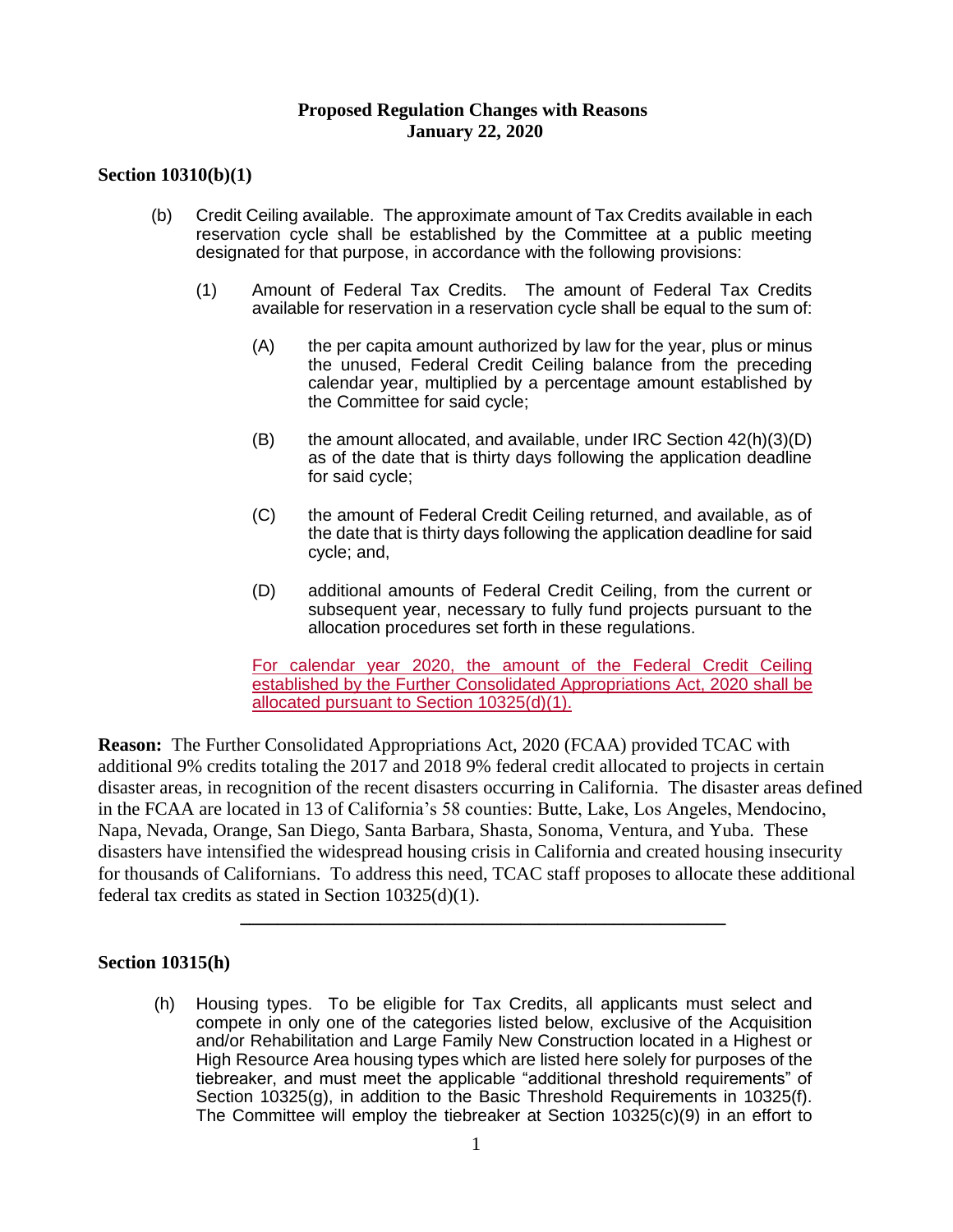assure that no single housing type will exceed the following percentage goals where other housing type maximums are not yet reached:

| <b>Housing Type</b>                                             | Goal                   |
|-----------------------------------------------------------------|------------------------|
| Large Family                                                    | 65%                    |
| Large Family New Construction receiving the                     | 30%                    |
| tiebreaker increase for being located in census                 |                        |
| tracts, or census block groups as applicable, designated on the |                        |
| TCAC/HCD Opportunity Area Map as Highest or High Resource       |                        |
| Areas (effective for 2019 and later reservations)               |                        |
| <b>Special Needs</b>                                            | 30%                    |
| Single Room Occupancy (SRO)                                     | 15%                    |
| At-Risk                                                         | 15%                    |
| Seniors                                                         | 15%                    |
| Acquisition and/or Rehabilitation                               | 30% of the credits     |
| within the rural set-aside only                                 | available in the rural |
|                                                                 | set-aside              |

For purposes of the Acquisition and/or Rehabilitation Housing Type Goal, a project will be considered an acquisition and/or rehabilitation project if at least 50% of the units were previously residential dwelling units.

A large family new construction project that receives a tiebreaker increase for being located in a Highest or High Resource census tract shall count against both that housing type and the general Large Family housing type.

**Reason:** The first proposed change acknowledges the change in the proposed 2020 TCAC/HCD Opportunity Area Map (2020 Map) location designations. The proposed 2020 Map identifies opportunity in rural areas at the block group rather than census tract level to more accurately measure rural populations and conditions. There are additional changes to the proposed 2020 Map, which can be reviewed on the TCAC website: [https://www.treasurer.ca.gov/ctcac/opportunity.asp.](https://www.treasurer.ca.gov/ctcac/opportunity.asp) This includes the proposed 2020 Map, the spreadsheet of census tracts and block groups and their corresponding resource categories, and a narrative explanation of the changes to the methodology. The second proposed change incorporates the re-introduction of the SRO housing type (see Section  $10325(g)(3)$ ) below).

**\_\_\_\_\_\_\_\_\_\_\_\_\_\_\_\_\_\_\_\_\_\_\_\_\_\_\_\_\_\_\_\_\_\_\_\_\_\_\_\_\_\_\_\_\_\_\_\_\_\_\_\_**

### **Section 10317(c) and (d)**

(c) Limit on Credit amount. Except for applications described in paragraph (d) below, all credit ceiling applications may request State credits provided the project application is not requesting the federal 130% basis adjustment for purposes of calculating the federal credit award amount. Projects are eligible for State credits regardless of their location within a federal Qualified Census Tract (QCT) or a Difficult Development Area (DDA). Notwithstanding paragraph (d) below, applications for the Federal Credit established by the Further Consolidated Appropriations Act, 2020 are not eligible for State Tax Credits.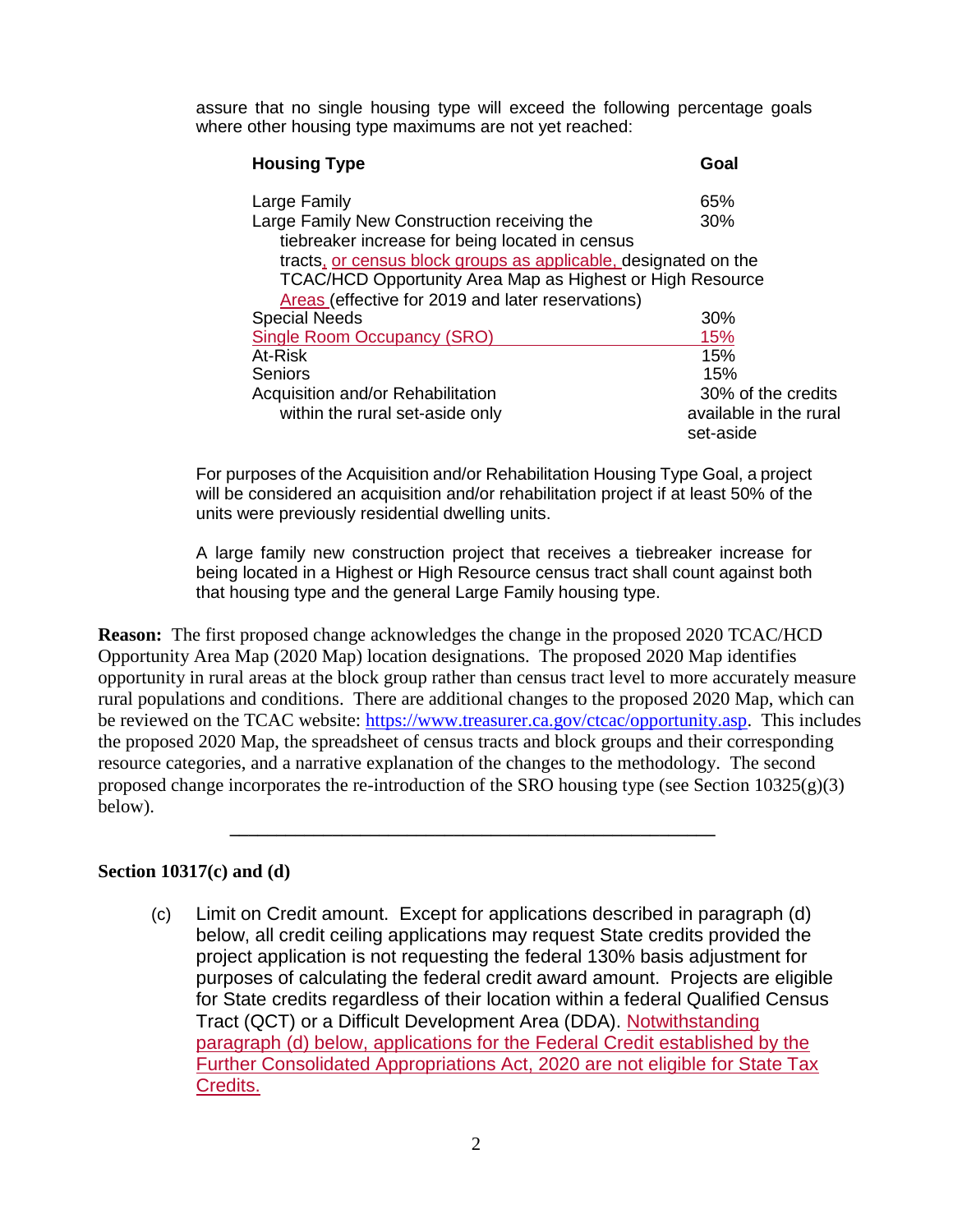An applicant requesting state credits shall not reduce basis related to federal tax credits except to reduce requested basis to the project's threshold basis limit or the credit request to the amount available in the project's geographic region or the limits described in Section 10325(f)(9)(C). CTCAC shall revise the basis and credit request if the applicant fails to meet this requirement.

In the event that reservations of state credits to credit ceiling applications exceed the amount of state credits available, CTCAC post-reservation shall designate applications for which there are insufficient state credits as difficult development area (DDA) projects pursuant to Section 10327(d)(3) and exchange state credits for federal credits in an amount that will yield equal equity based solely on the tax credit factors stated in the application.

- (d) (1) Under authority granted by Revenue and Taxation Code Sections 12206(b)(2)(E)(ii), 17058(b)(2)(E)(ii), and 23610.5(b)(2)(E)(ii), applications for Special Needs projects with at least 50% special needs units and within a QCT or DDA may request the federal 130% basis boost and may also request State credits, provided that the applicant does not reduce basis related to federal tax credits except to reduce requested basis to the project's threshold basis limit or the credit request to the amount available in the project's geographic region or the limits described in Section 10325(f)(9)(C). CTCAC shall revise the basis and credit request if the application fails to meet this requirement. Under authority granted by Internal Revenue Code Section 42(d)(5)(B)(v), CTCAC designates Special Needs housing type applicants for credit ceiling credits as Difficult Development Area projects, regardless of their location within a federally-designated QCT or DDA.
	- (2) Under authority granted by Revenue and Taxation Code Sections 12206(b)(2)(E)(iii),17058(b)(2)(E)(iii), and 23610.5(b)(2)(E)(iii), applications for 4% federal tax credits plus State Farmworker Credits within a QCT or DDA may request the federal 130% basis boost and may also request State credits.
	- (3) Under authority granted by Revenue and Taxation Code Sections 12206(b)(2)(E)(iii), 17058(b)(2)(E)(iii), and 23610.5(b)(2)(E)(iii), new construction applications for 4% federal tax credits plus State Credits pursuant to subsection (g)(1)(B) of Sections 12206, 17058, and 23610.5 of the Revenue and Taxation Code within a QCT or DDA may request the federal 130% basis boost and may also request State credits.

Applications for the Federal Credit established by the Further Consolidated Appropriations Act, 2020, including Special Needs projects described in this section (d), are not eligible for State Tax Credits.

**Reason:** Staff proposes to reserve the 9% credit allocation of state tax credits for projects applying through the established allocation system. For applications for the federal tax credits from the Further Consolidated Appropriations Act, 2020 (FCAA), in the alternative staff proposes to grant Difficult Development Area (DDA) status to such projects, which allows federal tax credits to be calculated on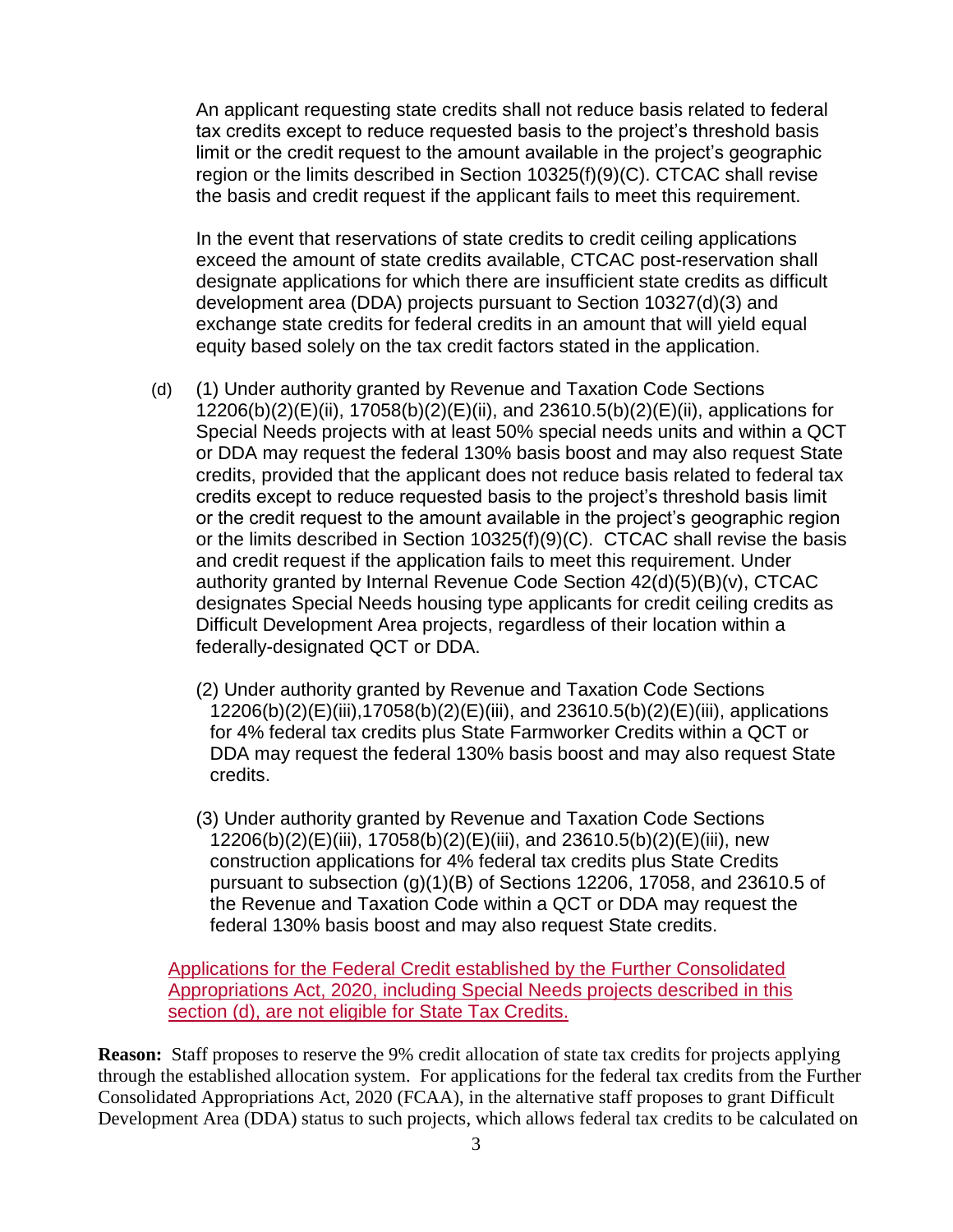130% of eligible basis, thus providing additional federal tax credits (see section 10327(d)(4)). Without this change, projects applying for the federal tax credits from the FCAA could access state tax credits in addition to these federal tax credits, thereby reducing access to state tax credits for all other applicants. The proposed changes also prohibit state tax credit allocations to special needs housing type projects applying for the federal tax credits from the FCAA for the same reason (these projects would otherwise be able to receive both 130% federal tax credit and state tax credit). For clarity purposes, staff proposes to insert this language in both subsections, (c) and (d).

**\_\_\_\_\_\_\_\_\_\_\_\_\_\_\_\_\_\_\_\_\_\_\_\_\_\_\_\_\_\_\_\_\_\_\_\_\_\_\_\_\_\_\_\_\_\_\_\_\_\_\_\_**

# **Section 10322(h)(27) and (28)**

- (27) Acquisition of Occupied Housing application. Applicants proposing acquisition of occupied rental residential housing shall provide all existing income, rent and family size information for the current tenant population.
- (28) Tenant relocation plan. In addition to any other applicable relocation requirements, Applicants applicants proposing rehabilitation or demolition of occupied housing shall comply with the requirements of either the California Relocation Assistance Law, California Government Code Section 7260 et seq, or the federal Uniform Relocation Assistance and Real Property Acquisition Policies Act of 1970. Applicants shall provide an explanation of the relocation requirements that they are complying with, and a detailed relocation plan consistent with one of the above-listed relocation standards. The relocation plan must address the potential displacement of current tenants who do not meet the CTCAC income eligibility requirements or who will receive a rent increase exceeding five percent (5%). and a detailed relocation plan The relocation plan must also include: an estimate of the number of current tenants who do not meet CTCAC income eligibility requirements and how this estimate was determined, and a detailed description of how current tenants will be provided notice and information about the required relocation assistance, including copies of such noticing document(s). including a budget with an identified funding source. Where existing low income tenants will receive a rent increase exceeding five percent (5%) of their current rent, applicants shall provide a relocation plan addressing economic displacement. Where applicable, the applicant shall provide evidence that the relocation plan is consistent with the Uniform Relocation Assistance and Real Property Acquisition Policy Act and has been submitted to the appropriate local agency.

**Reason:** The proposed change to subsection (27) acknowledges that when existing market rate rental housing is purchased, income or family size information for the current tenant population may not exist because it was not collected or maintained by the property owner. In those cases, the requirement is not applicable.

The proposed change to subsection (28) provides consistency in relocation requirements for applicants. Many of the applications to TCAC are already required to provide relocation assistance under either federal or state law because of other funding sources in the project financing such as HUD or HCD. For fairness and consistency, staff proposes to extend these requirements to all rehabilitation and acquisition projects.

**\_\_\_\_\_\_\_\_\_\_\_\_\_\_\_\_\_\_\_\_\_\_\_\_\_\_\_\_\_\_\_\_\_\_\_\_\_\_\_\_\_\_\_\_\_\_\_\_\_\_\_\_**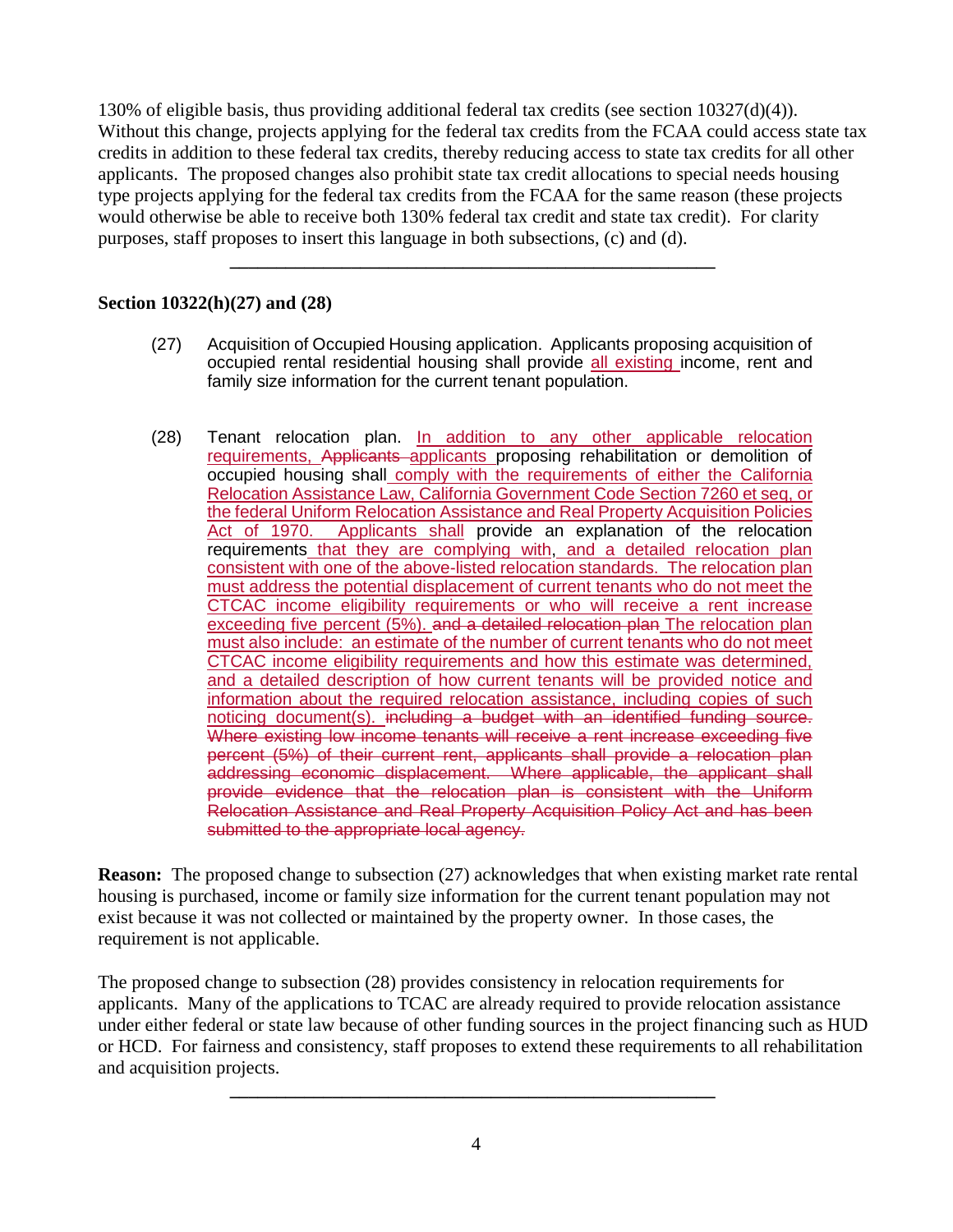#### **Section 10325(c)(4)(A)11.**

11. The project is a new construction large family project, except for an inclusionary project as defined in Section 10325(c)(9)(C), and the site is located in a census tract, or census block group as applicable, designated on the TCAC/HCD Opportunity Area Map as Highest or High Resource: 8 points

An application for a large family new construction project located in a High or Highest Resource area shall disclose whether or not the project includes any Low-Income Units which satisfy the obligations of an inclusionary housing ordinance or development agreement and, if so, the number of such units and whether the inclusionary obligations derive solely from the Low-Income Units themselves.

An applicant may choose to utilize the census tract, or census block group as applicable, resource designation from the TCAC/HCD Opportunity Maps in effect when the initial site control was obtained up to seven calendar years prior to the application.

**Reason:** The proposed change acknowledges the change in the proposed 2020 TCAC/HCD Opportunity Area Map (2020 Map) location designations. The proposed 2020 Map identifies opportunity areas in rural areas at the block group rather than at the census tract level to more accurately measure rural populations and conditions. There are additional changes to the proposed 2020 Map, which can be reviewed on the TCAC website:

[https://www.treasurer.ca.gov/ctcac/opportunity.asp.](https://www.treasurer.ca.gov/ctcac/opportunity.asp) This includes the proposed 2020 Map, the spreadsheet of census tracts and block groups and their corresponding resource categories, and a narrative explanation of the changes to the methodology.

**\_\_\_\_\_\_\_\_\_\_\_\_\_\_\_\_\_\_\_\_\_\_\_\_\_\_\_\_\_\_\_\_\_\_\_\_\_\_\_\_\_\_\_\_\_\_\_\_\_\_\_\_**

#### **Section 10325(c)(9)(C)**

(C) Except as provided below, a new construction large-family project applying in 2019 or later shall receive a higher resource area bonus as follows based on the designation of the project's location on the TCAC/HCD Opportunity Area Map:

The project is non-rural and the project's census tract is a Highest Resource area 20 percentage points

The project is non-rural and the project's census tract is a High Resource area 10 percentage points

The project is rural and project's census tract or census block group as applicable is a Highest Resource area

10 percentage points

The project is rural and the project's census tract or census block group as applicable is a High Resource area

5 percentage points

This bonus shall not apply to projects competing in the Native American apportionment, unless such projects fall into the rural set-aside competition. In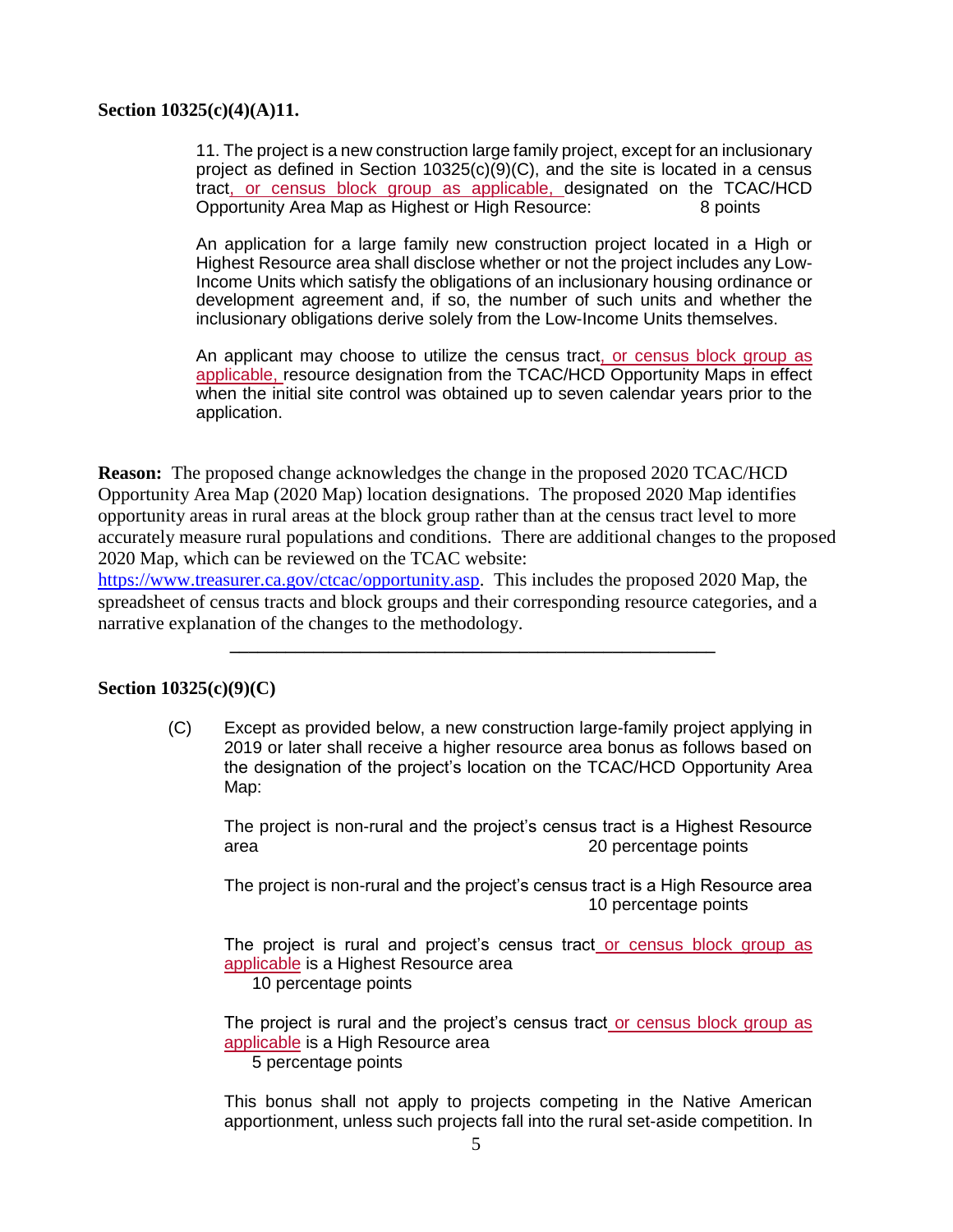addition, this bonus shall not apply to an inclusionary project, which for purposes of this subparagraph shall mean a project in which any of the Low-Income Units satisfy the obligations of an inclusionary housing ordinance or other development agreement negotiated between a public entity and private developer, unless the obligations derive solely from the Low-Income Units themselves or unless the project includes at least 40 Low-Income Units that are not counted towards the obligations of the inclusionary housing ordinance or development agreement. An application for a large family new construction project located in a High or Highest Resource area shall disclose whether or not the project includes any Low-Income Units which satisfy the obligations of an inclusionary housing ordinance or development agreement and, if so, the number of such units and whether the inclusionary obligations derive solely from the Low-Income Units themselves.

An applicant may choose to utilize the census tract, or census block group as applicable, resource designation from the TCAC/HCD Opportunity Maps in effect when the initial site control was obtained up to seven calendar years prior to the application.

**Reason:** The proposed change acknowledges the change in the proposed 2020 TCAC/HCD Opportunity Area Map (2020 Map) location designations. The proposed 2020 Map identifies opportunity areas in rural areas at the block group rather than at the census tract level to more accurately measure rural populations and conditions. There are additional changes to the proposed 2020 Map, which can be reviewed on the TCAC website:

[https://www.treasurer.ca.gov/ctcac/opportunity.asp.](https://www.treasurer.ca.gov/ctcac/opportunity.asp) This includes the proposed 2020 Map, the spreadsheet of census tracts and block groups and their corresponding resource categories, and a narrative explanation of the changes to the methodology.

**\_\_\_\_\_\_\_\_\_\_\_\_\_\_\_\_\_\_\_\_\_\_\_\_\_\_\_\_\_\_\_\_\_\_\_\_\_\_\_\_\_\_\_\_\_\_\_\_\_\_\_\_**

#### **Section 10325(d)(1)**

(1) Set-aside application selection. Beginning with the top-ranked application from the Nonprofit set-aside, followed by the Rural set-aside (funding the RHS and HOME program apportionment first, and the Tribal pilot apportionment second), the At Risk set-aside, and the Special Needs setaside, the highest scoring applications will have Tax Credits reserved. Credit amounts to be reserved in the set-asides will be established at the exact percentages set forth in section 10315, with the exception of the Federal Credit amount established by the Further Consolidated Appropriations Act, 2020 ("FCAA"). If the last project funded in a set-aside requires more than the credits remaining in that set-aside, such overages in the first funding round will be subtracted from that set-aside in determining the amount available in the set-aside for the second funding round. If Credits are not reserved in the first round they will be added to second round amounts in the same Set Aside. If more Tax Credits are reserved to the last project in a set-aside than are available in that set-aside during the second funding round, the overage will be taken from the Supplemental Set-Aside if there are sufficient funds. If not, the award will be counted against the amounts available from the geographic area in which the project is located. Any unused credits from any Set-Asides will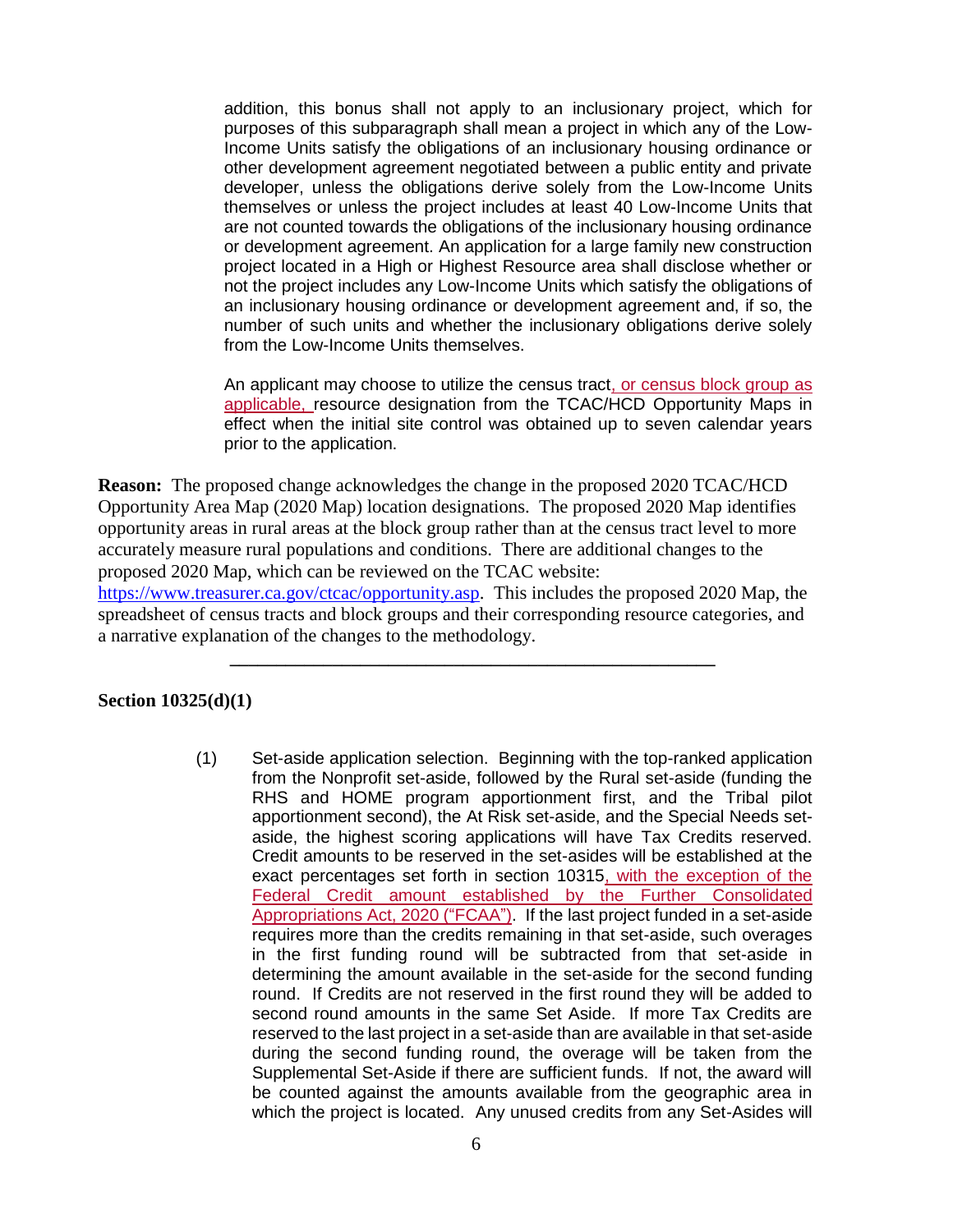be transferred to the Supplemental Set-Aside and used for Waiting List projects after the second round. Tax Credits reserved in all set-asides shall be counted within the housing type goals.

- (A) For an application to receive a reservation within a set-aside, or within a rural set-aside apportionment, there shall be at least one dollar of Credit not yet reserved in the set-aside or apportionment.
- (B) Set-aside applications requesting State tax credits shall be funded, even when State credits for that year have been exhausted. The necessary State credits shall be reserved from the subsequent year's aggregate annual State credit allotment.
- (C) Except for projects competing in the rural set-aside, which shall not be eligible to compete in geographic area, unless the projects are located within a Geographic Region and no other projects have been funded within the Project's region during the year in question, after a set-aside is reserved all remaining applications competing within the set-aside shall compete in the Geographic Region.

Federal Credit established by the FCAA application selection. Beginning with applications for projects located in the counties designated as qualified 2017 and 2018 California disaster areas by the FCAA, FCAA Federal Credit shall be reserved for projects that: apply for the FCAA Federal Credit, meet all program eligibility requirements, achieve maximum points, and are located in the following counties: Butte, Lake, Los Angeles, Mendocino, Napa, Nevada, Orange, San Diego, Santa Barbara, Shasta, Sonoma, Ventura, and Yuba.

Subsequent to the above selection ranking, any unused FCAA Federal Credit shall be reserved for projects that: apply for the FCAA Federal Credit, meet all program eligibility requirements, achieve maximum points, and are designated for homeless households as described in Section 10315(b)(1) through (4).

Subsequent to the homeless households selection ranking above, any unused FCAA Federal Credit shall be reserved for projects that: apply for the FCAA Federal Credit, meet all program eligibility requirements, achieve maximum points, and are a single room occupancy (SRO) housing type as described in Section 10325(g)(3).

Following the SRO housing type selection ranking, any unused FCAA Federal Credit shall be set aside for the following funding round. If the last application requires more than the remaining unused FCAA Federal Credit, that application will not be funded from the FCAA Federal Credit and the remaining credit will be added to the FCAA Federal Credit amount available in the next funding round; in the final funding round, the remaining FCAA Federal Credit will be added to the subsequent year's federal credit ceiling. If all FCAA Federal Credit in a funding round has been reserved, all remaining applications shall compete in the applicable set-aside or geographic region, provided that the application also meets the requirements of the set-aside or geographic region.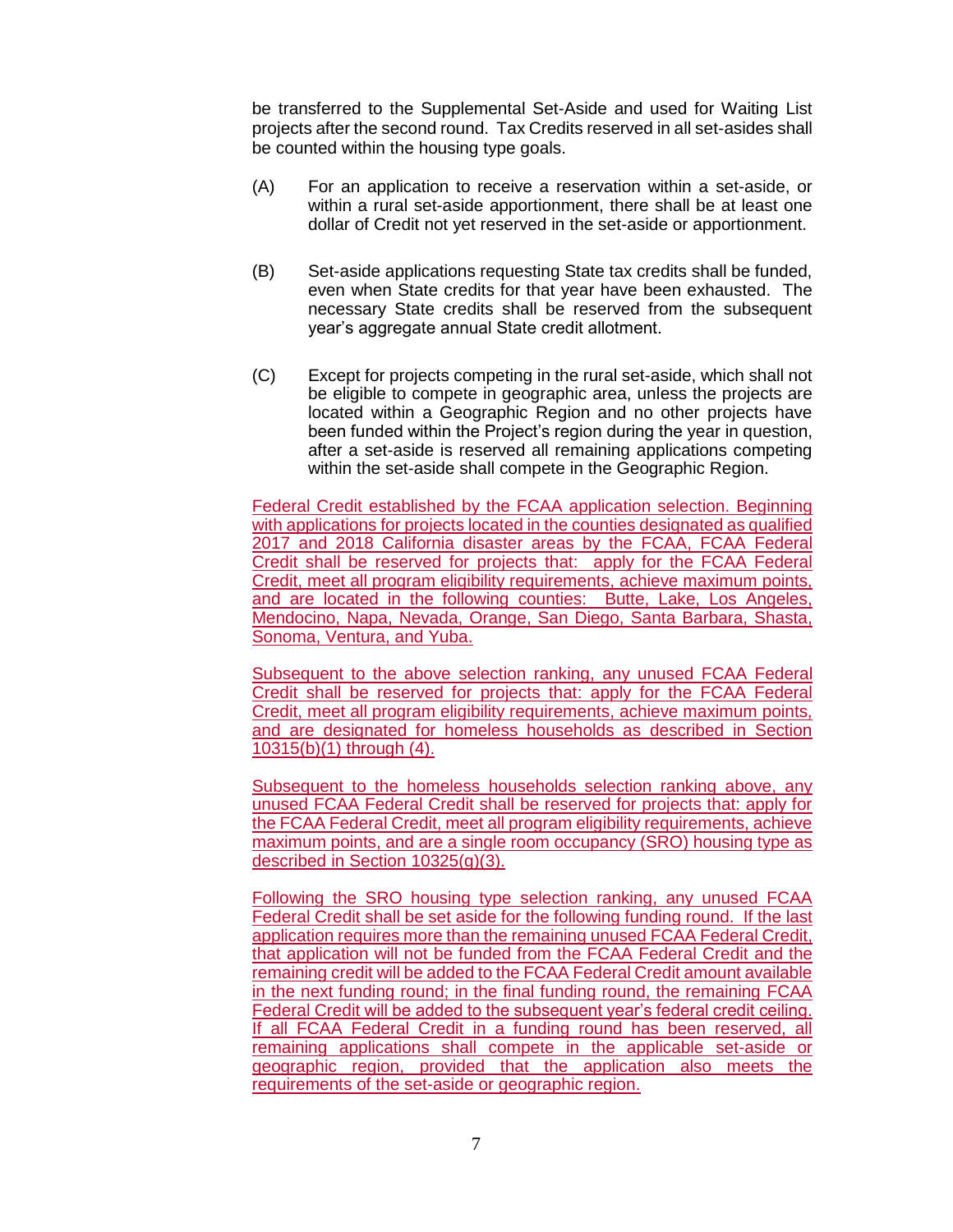The FCAA Federal Credit amount shall not be counted towards the setasides of Section 10315, the housing type goals of Section 10315(h), or the geographic apportionments of Section 10315(i). Applications for FCAA Federal Credit are not eligible for State Tax Credits.

**Reason:** In recognition of the recent disasters occurring in California, the Further Consolidated Appropriations Act, 2020 (FCAA) provided TCAC with additional 9% credits totaling the amounts of the 2017 and 2018 9% tax credits allocated to projects in those areas. The disaster areas defined in the FCAA are located in 13 of California's 58 counties: Butte, Lake, Los Angeles, Mendocino, Napa, Nevada, Orange, San Diego, Santa Barbara, Shasta, Sonoma, Ventura, and Yuba. These disasters have intensified the widespread housing crisis in California and created housing insecurity for thousands of Californians. To address this need, TCAC staff proposes to allocate these additional federal tax credits (FCAA Federal Credits) as follows. The FCAA Federal Credits will have a separate apportionment that is not subject to and does not apply the housing type goals and geographic apportionment limitations of the existing 9% credit ceiling program. The initial selection will prioritize applications for projects located in the 13 counties listed above. If there is insufficient demand within each round for projects located in these counties, staff proposes that the remainder of the FCAA Federal Credits be allocated to applications for projects that are first: (1) housing for homeless as defined in TCAC regulation section 10315(b) (available to both for profit and nonprofit developers); then (2) to single room occupancy (SRO) housing. If there is insufficient demand for either of these options, staff proposes to carry the remaining FCAA Federal Credits into the next funding round (staff intends to evenly divide these credits between the first and second funding rounds, making half available in the first round and half available in the second round). If the demand exceeds the amount available, these applications will compete in their geographic regions. If there is insufficient FCAA Federal Credit to fully fund all projects, those projects will compete in the applicable set-aside or geographic region, where all other existing 9% credit ceiling program requirements would ordinarily apply.

Staff also proposes to require applications for the FCAA Federal Credits to score maximum points. Because the FCAA Federal Credits are being allocated in a manner separate from the established system, this process will prevent applicants from submitting applications with a point score that is less than nearly all other applications, and from providing tenants at these housing developments with fewer amenities and advantages than those that are consistently provided to other 9% credit projects. Such advantages include: lower rents, site and service amenities, energy efficiency, and construction readiness (this also ensures that these projects will commit to begin construction within 180 days of an award date).

Finally, staff proposes to reserve the 9% credit allocation of state tax credits for projects applying through the established allocation system. For applications for the FCAA Federal Credits, staff proposes to instead grant Difficult Development Area (DDA) status, which allows federal tax credits to be calculated based on 130% of eligible basis, providing additional federal tax credits (see section 10327(d)(4)). Without this change, projects applying for the FCAA Federal Credits would likely access state tax credits in addition to these federal tax credits, reducing established access to state tax credits for all other applicants. The proposed changes also prohibits state tax credit allocations to special needs housing type projects applying for the federal tax credits established by the FCAA; these projects would normally be able to receive both 130% federal tax credit and state tax credit.

**\_\_\_\_\_\_\_\_\_\_\_\_\_\_\_\_\_\_\_\_\_\_\_\_\_\_\_\_\_\_\_\_\_\_\_\_\_\_\_\_\_\_\_\_\_\_\_\_\_\_\_\_**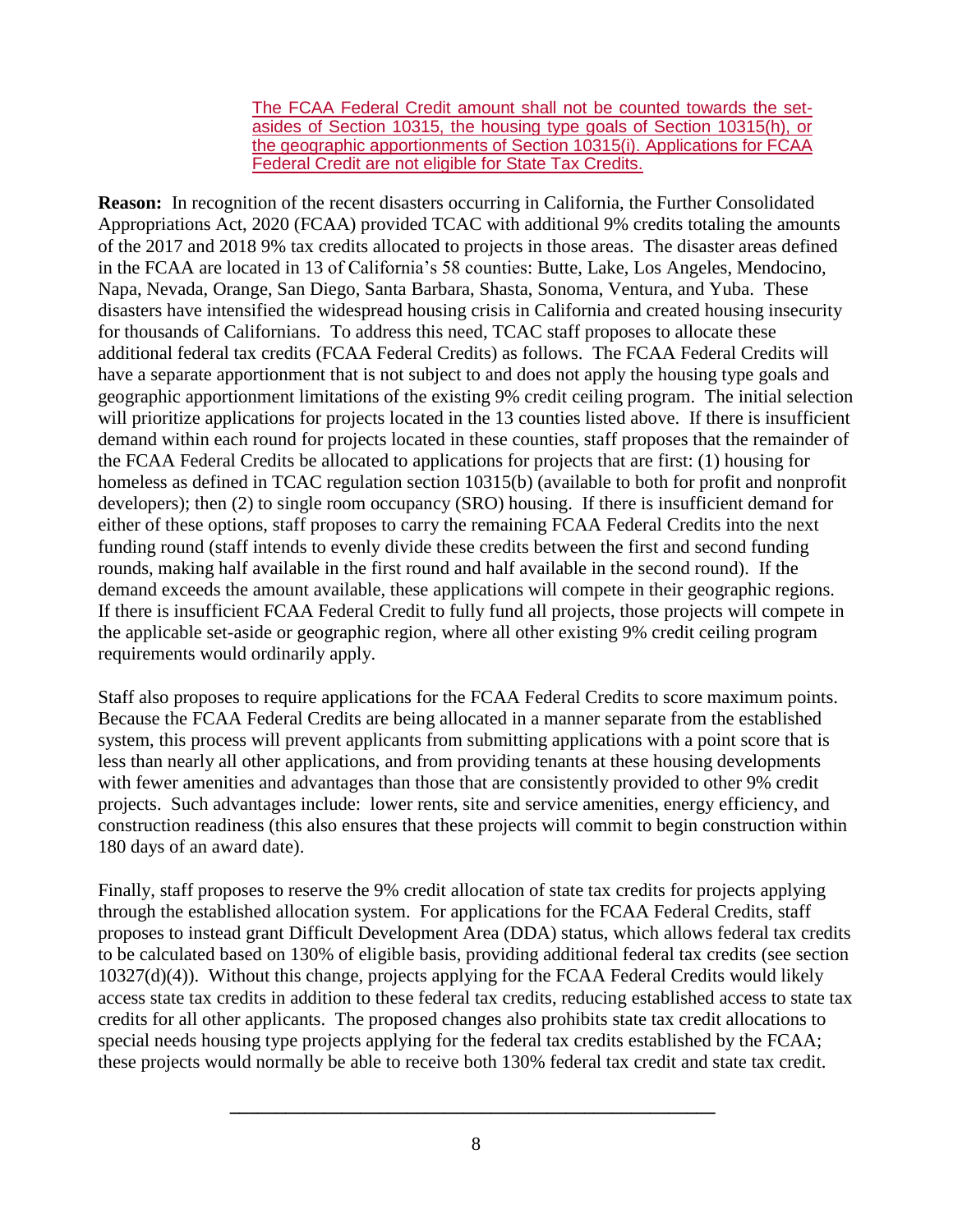#### **Section 10325(g)(3)**

- (3) SRO projects. To be considered Single Room Occupancy (SRO) housing, the application shall meet the following additional threshold requirements:
	- (A) Average targeted income is no more than forty percent (40%) of the area median income;
	- (B) At least 90% of all units shall be SRO units. SRO units are efficiency or studio units that may include a complete private bath and kitchen but generally do not have a separate bedroom, unless the configuration of an already existing building being proposed to be used for an SRO dictates otherwise. The minimum size for SRO units shall be 200 square feet, and the size shall not exceed 500 square feet. These bedroom and size requirements may be waived for rehabilitation projects, at the discretion of the Executive Director;
	- (C) At least one bath shall be provided for every eight units;
	- (D) If the project does not have a rental subsidy committed, the applicant shall demonstrate that the target population can pay the proposed rents. For instance, if the target population will rely on General Assistance, the applicant shall show that those receiving General Assistance are willing to pay rent at the level proposed;
	- (E) The project configuration, including community space and kitchen facilities, shall meet the needs of the population, and comply with Section 10325(F)(7)(E);
	- (F) A public agency shall provide direct or indirect long-term financial support for at least fifteen percent (15%) of the total project development costs, or the owner's equity (includes syndication proceeds) shall constitute at least thirty percent (30%) of the total project development cost;
	- (G) Adequate laundry facilities shall be available on the project premises, with no fewer than one washer/dryer per 15 units;
	- (H) Projects are subject to a minimum low-income use period of 55 years (50 years for projects located on tribal trust land);
	- (I) A ten percent (10%) vacancy rate shall be used unless otherwise approved by the Executive Director. Justification of a lower rate shall be included;
	- (J) New construction projects for seniors shall not qualify as SRO housing.

**Reason:** Staff proposes to re-introduce into TCAC regulations the SRO housing type that was eliminated December 2017, with the exception of additional service provider documentation. Since SRO housing may or may not include a special needs component, staff is not proposing to include this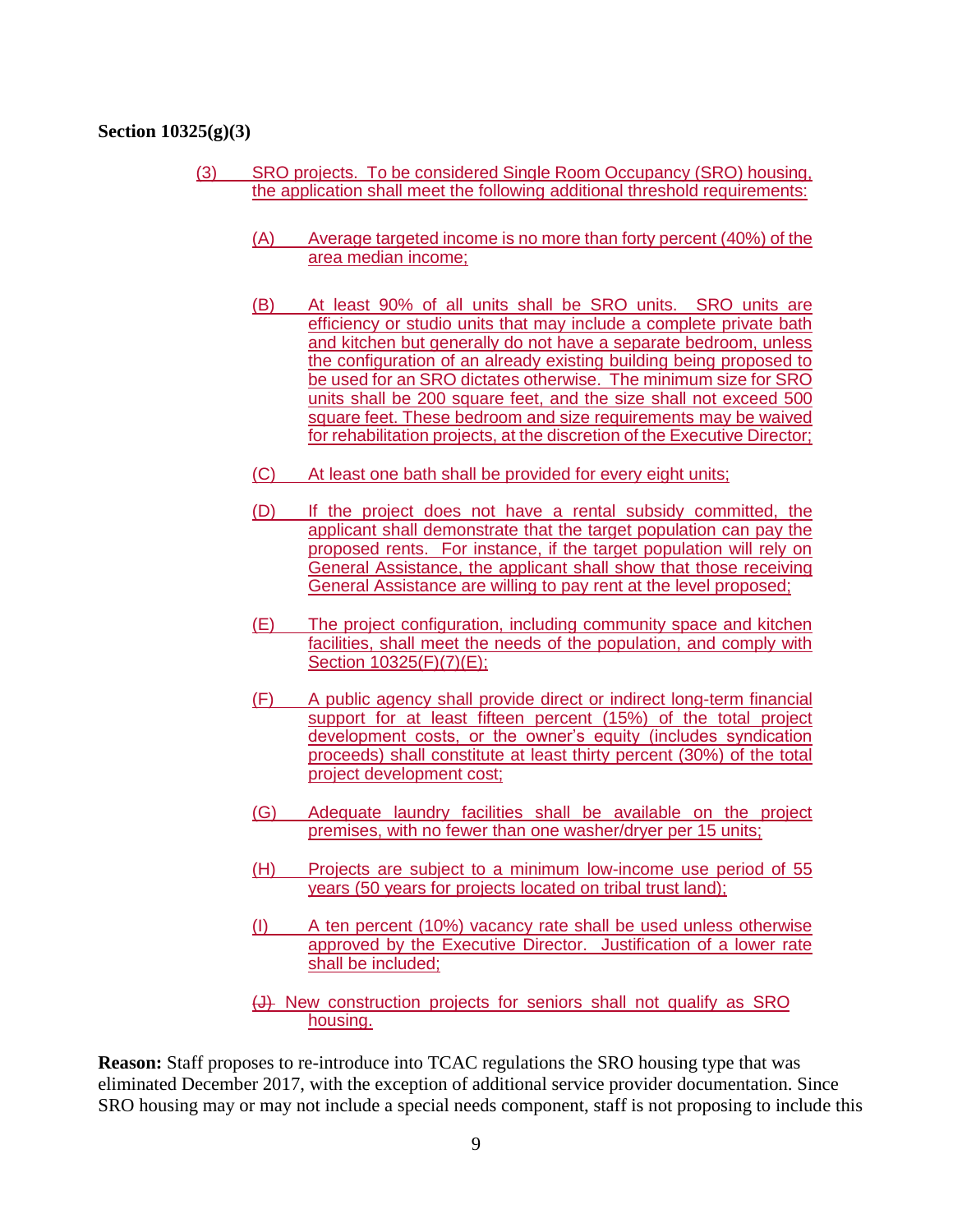former language. In addition, these projects will be required to provide services pursuant to the service amenity point category, which ensures a service component at the project. Stakeholders have petitioned TCAC to re-introduce this housing type. Currently there are approximately 15,000 units in SRO housing funded with LIHTC. This proposed change provides project owners with the ability to rehabilitate these units using 9% credit, often the only viable financing available for such projects. In addition, the current widespread housing crisis in California has resulted in housing insecurity for thousands of Californians, as well as higher rates of homelessness. Constructing and rehabilitating SRO buildings will contribute to a reduction in homelessness and will also provide immediate housing options for those who are currently experiencing housing insecurity.

**\_\_\_\_\_\_\_\_\_\_\_\_\_\_\_\_\_\_\_\_\_\_\_\_\_\_\_\_\_\_\_\_\_\_\_\_\_\_\_\_\_\_\_\_\_\_\_\_\_\_\_\_**

# **Section 10327(c)(5)(F)**

(F) In a county that has an unadjusted 9% threshold basis limit for a 2-bedroom unit equal to or less than \$400,000, a ten percent (10%) increase to the project's threshold basis limit for a development located in a census tract, or census block group as applicable, designated on the TCAC/HCD Opportunity Area Map as Highest or High Resource.

An applicant may choose to utilize the census tract, or census block group as applicable, resource designation from the TCAC/HCD Opportunity Maps in effect when the initial site control was obtained up to seven calendar years prior to the application.

**Reason:** The proposed change acknowledges the change in the proposed 2020 TCAC/HCD Opportunity Area Map (2020 Map) location designations. The proposed 2020 Map identifies opportunity areas in rural areas at the block group rather than at the census tract level to more accurately measure rural populations and conditions. There are additional changes to the proposed 2020 Map, which can be reviewed on the TCAC website:

[https://www.treasurer.ca.gov/ctcac/opportunity.asp.](https://www.treasurer.ca.gov/ctcac/opportunity.asp) This includes the proposed 2020 Map, the spreadsheet of census tracts and block groups and their corresponding resource categories, and a narrative explanation of the changes to the methodology.

**\_\_\_\_\_\_\_\_\_\_\_\_\_\_\_\_\_\_\_\_\_\_\_\_\_\_\_\_\_\_\_\_\_\_\_\_\_\_\_\_\_\_\_\_\_\_\_\_\_\_\_\_**

### **Section 10327(d)(4)**

(4) Pursuant to authority granted by IRC §42(d)(5)(B)(v), CTCAC designates credit ceiling applications for the Federal Credit established by the Further Consolidated Appropriations Act, 2020 as a difficult development area (DDA).

**Reason:** In accordance with recommendations received from the Governor's Office of Emergency Services, staff proposes to grant Difficult Development Area (DDA) status to projects proposing to utilize the federal tax credits from the Further Consolidated Appropriations Act, 2020. DDA status allows federal tax credits to be calculated based on 130% of eligible basis, providing additional federal tax credits. This proposed change will provide projects located in disaster areas, housing for homeless populations, and SRO housing access to additional federal tax credits. If a project applying for the FCAA Federal Credit is ultimately funded in their geographic region due to oversubscription of the FCAA Federal Credit, the project will retain the DDA status.